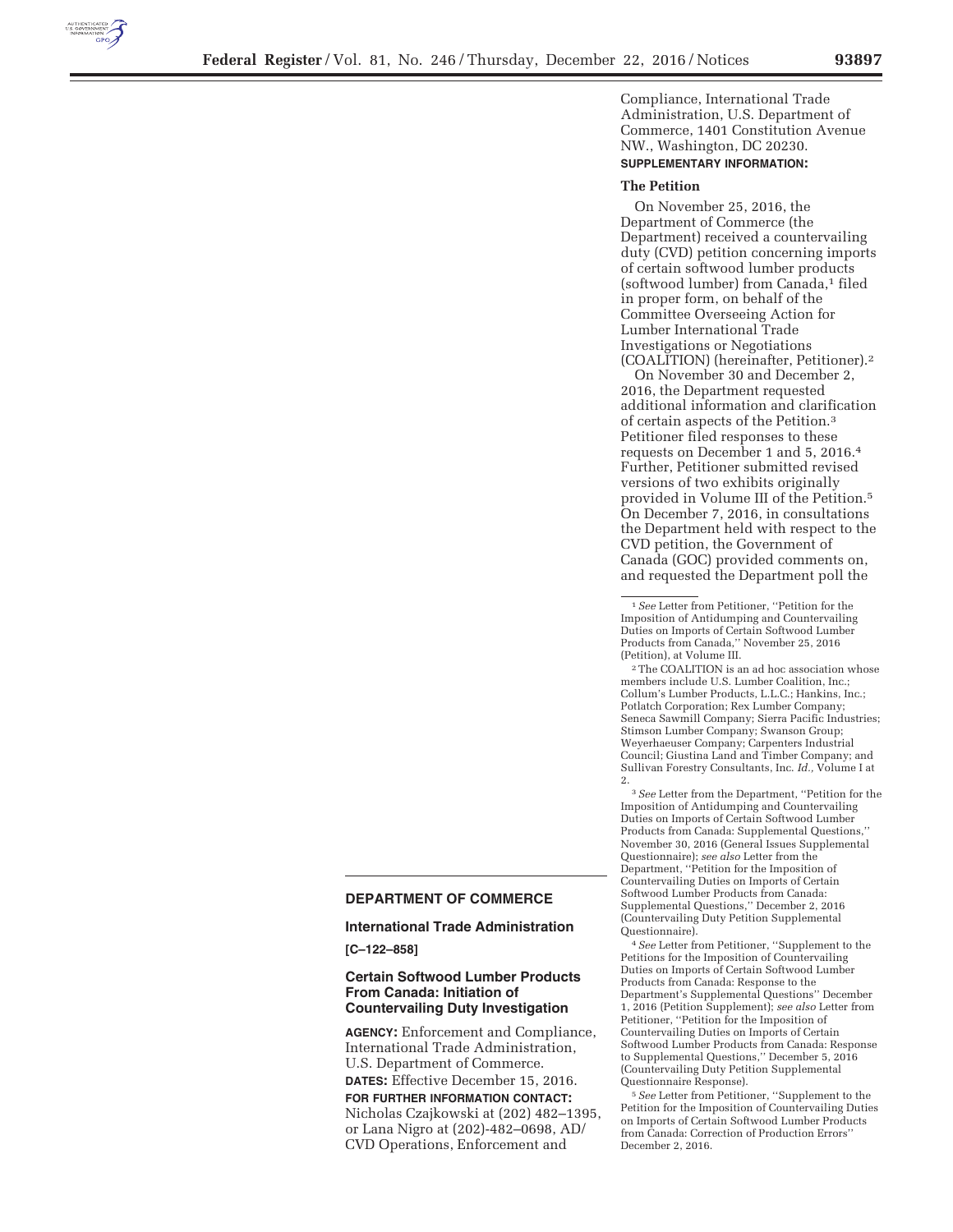industry to determine, industry support.<sup>6</sup> On December 8, 2016, Petitioner provided a response to the GOC comments on industry support.7

In accordance with section  $702(b)(1)$ of the Tariff Act of 1930, as amended (the Act), Petitioner alleges that the GOC and the governments of certain Canadian provinces are providing countervailable subsidies within the meaning of sections 701 and 771(5) of the Act, to manufacturers, producers, or exporters of softwood lumber from Canada, and that imports of such softwood lumber products are materially injuring, or threatening material injury to, an industry in the United States. Additionally, consistent with section 702(b)(1) of the Act, the Petition is accompanied by information reasonably available to Petitioner supporting its allegations of subsidy programs in Canada on which we are initiating a CVD investigation.

The Department finds that Petitioner filed the Petition on behalf of the domestic industry because Petitioner is an interested party, as defined by section  $771(9)$ (F) of the Act. As discussed in the ''Determination of Industry Support for the Petition'' section, below, the Department also finds that Petitioner demonstrated sufficient industry support with respect to initiation of the requested CVD investigation.

#### **Period of Investigation**

As discussed below in the section ''Respondent Selection,'' in the event the Department determines that the number of companies involved in the investigation is large and it cannot individually examine each company based upon the Department's resources, we intend to select company respondents using data from U.S. Customs and Border Protection (CBP). Should we conduct this investigation on a company-specific basis, the period of investigation would be January 1, 2015, through December 31, 2015.8

### **Scope of the Investigation**

The product covered by this investigation is certain softwood lumber products from Canada. For a full description of the scope of this

investigation, see the Appendix to this notice.

#### **Comments on the Scope of the Investigation**

During our review of the Petition, the Department issued questions to, and received responses from, Petitioner pertaining to the proposed scope to ensure that the scope language in the Petition accurately reflected the products for which the domestic industry is seeking relief.9 As a result of those exchanges, the scope of the Petition was modified to clarify the description of merchandise covered by the Petition. The class or kind of merchandise covered by this initiation, as described in the Appendix to this notice, reflects that clarification.

As discussed in the preamble to the Department's regulations,10 we are setting aside a period of time for interested parties to raise issues regarding product coverage (*i.e.,* scope). The Department will consider all comments received and, if necessary, consult with parties prior to the issuance of the preliminary determinations in this investigation and the companion antidumping duty investigation concurrently being initiated. If scope comments include factual information,<sup>11</sup> all such factual information should be limited to public information. The Department requests that all interested parties submit scope comments by 5:00 p.m. Eastern Standard Time (EST) on Wednesday, January 4, 2017, which is 20 calendar days from the signature date of this notice. Any rebuttal comments, which may include factual information (and also should be limited to public information), must be filed by 5:00 p.m. EST on Tuesday, January 17, 2017, which is the first business day ten calendar days after the initial comments deadline.12

The Department requests that any factual information parties consider relevant to the scope of the investigations be submitted during this time period. However, if a party subsequently finds that additional factual information pertaining to the scope may be relevant, the party may contact the Department and request permission to submit the additional

information. All such comments and information must be filed on the records of the CVD investigation and the concurrent AD investigation.

### **Filing Requirements**

All submissions to the Department must be filed electronically using Enforcement and Compliance's Antidumping and Countervailing Duty Centralized Electronic Service System (ACCESS).13 An electronically-filed document must be successfully received, in its entirety, by the time and date when it is due. Documents excepted from the electronic submission requirements must be filed manually (*i.e.,* in paper form) with Enforcement and Compliance's APO/Dockets Unit, Room 18022, U.S. Department of Commerce, 1401 Constitution Avenue NW., Washington, DC 20230, and stamped with the date and time of receipt by the applicable deadlines.

#### **Consultations**

Pursuant to section 702(b)(4)(A) of the Act, the Department notified representatives of the GOC of its receipt of the Petition and provided them with the opportunity for consultations regarding the CVD allegations.14 On December 7, 2016, the Department held consultations with the GOC.15 All letters and memoranda pertaining to these consultations are available via ACCESS.

# **Determination of Industry Support for the Petition**

Section 702(b)(1) of the Act requires that a petition be filed on behalf of the domestic industry. Section 702(c)(4)(A) of the Act provides that a petition meets this requirement if the domestic producers or workers who support the petition account for: (i) At least 25 percent of the total production of the domestic like product; and (ii) more than 50 percent of the production of the domestic like product produced by that portion of the industry expressing support for, or opposition to, the

''Countervailing Duty Petition on Certain Softwood Lumber Products from Canada,'' December 7, 2016.

<sup>6</sup>*See* Letter from the Government of Canada, ''Certain Softwood Lumber from Canada: Submission of Consultations Paper,'' December 7, 2016 (GOC Comments).

<sup>7</sup>*See* Letter from Petitioner, ''Comments on Government of Canada's Consultations Paper,'' December 8, 2016 (Petitioner's Response to GOC Comments); *see also* Memorandum to the File Re: Consultations with Officials from the Government of Canada, December 7, 2016 (CVD Consultations Memo), which references the GOC comments.

<sup>8</sup>*See* 19 CFR 351.204(b)(2).

<sup>9</sup>*See* General Issues Supplemental Questionnaire; *see also* General Issues Supplemental Questionnaire

 $^{10}\,See$  Antidumping Duties; Countervailing *Duties,* 62 FR 27296, 27323 (May 19, 2007). 11*See* 19 CFR 351.102(b)(21). 12*See* 19 CFR 351.303(b)(1) (''For both

electronically filed and manually filed documents, if the applicable due date falls on a non-business day, the Secretary will accept documents that are filed on the next business day.'')

<sup>13</sup>*See* 19 CFR 351.303 (describing general filing requirements); *see also Antidumping and Countervailing Duty Proceedings: Electronic Filing Procedures; Administrative Protective Order Procedures,* 76 FR 39263 (July 6, 2011) (detailing the Department's electronic filing requirements, which went into effect on August 5, 2011). Helpful information on using ACCESS can be found at *https://access.trade.gov/help.aspx,* and the ACCESS handbook is available at *https://access.trade.gov/ help/Handbook%20on%20Electronic %20Filing%20Procedures.pdf.* 

<sup>14</sup>*See* Letter from the Department, ''Certain Softwood Lumber Products from Canada: Invitation for Consultations to Discuss the Countervailing Duty Petition,'' November 28, 2016.

<sup>15</sup>*See* Department Memorandum,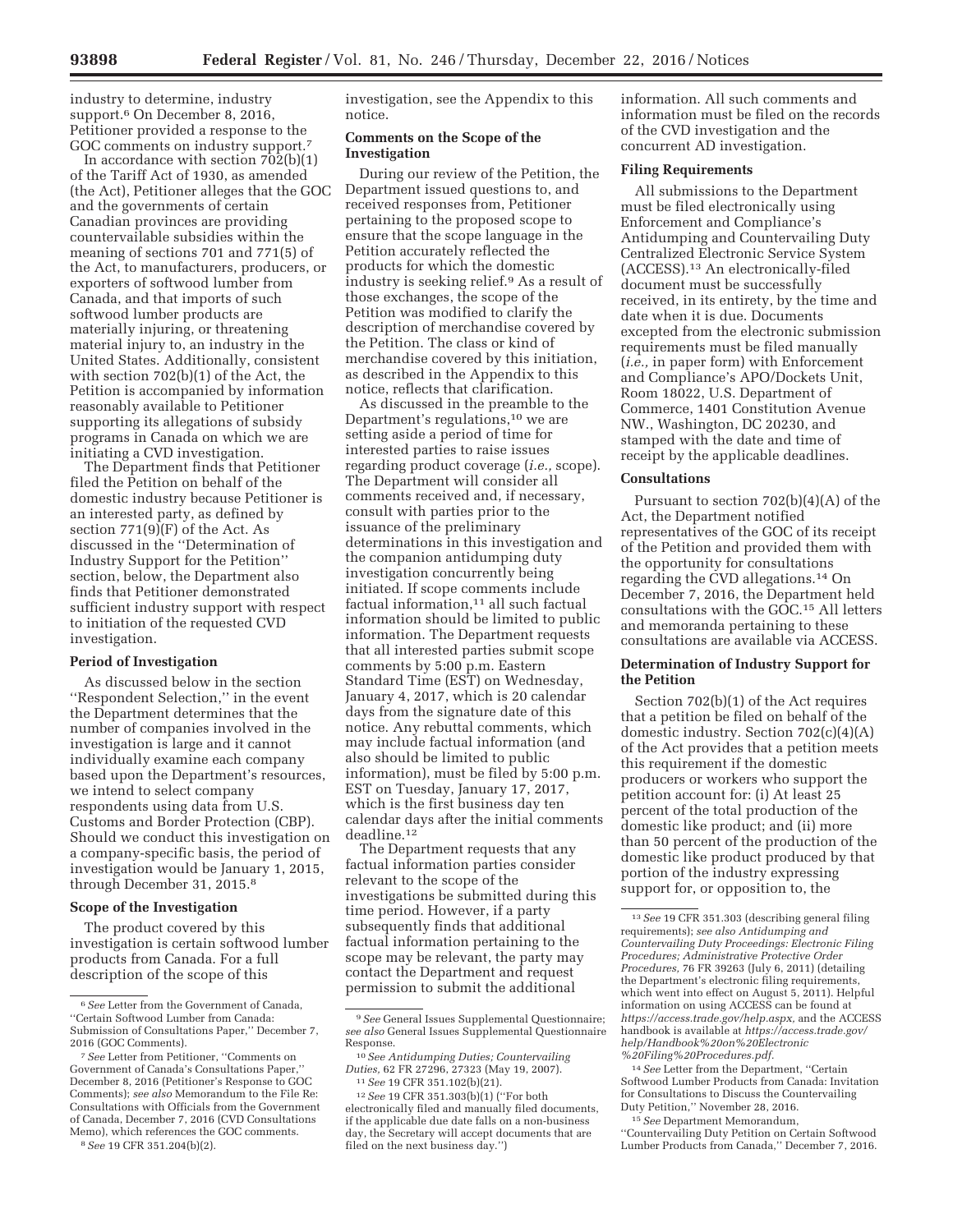petition. Moreover, section 702(c)(4)(D) of the Act provides that, if the petition does not establish support of domestic producers or workers accounting for more than 50 percent of the total production of the domestic like product, the Department shall: (i) Poll the industry or rely on other information in order to determine if there is support for the petition, as required by subparagraph (A); or (ii) determine industry support using a statistically valid sampling method to poll the ''industry.''

Section 771(4)(A) of the Act defines the ''industry'' as the producers as a whole of a domestic like product. Thus, to determine whether a petition has the requisite industry support, the statute directs the Department to look to producers and workers who produce the domestic like product. The International Trade Commission (ITC), which is responsible for determining whether ''the domestic industry'' has been injured, must also determine what constitutes a domestic like product in order to define the industry. While both the Department and the ITC must apply the same statutory definition regarding the domestic like product,16 they do so for different purposes and pursuant to a separate and distinct authority. In addition, the Department's determination is subject to limitations of time and information. Although this may result in different definitions of the like product, such differences do not render the decision of either agency contrary to law.17

Section 771(10) of the Act defines the domestic like product as ''a product which is like, or in the absence of like, most similar in characteristics and uses with, the article subject to an investigation under this title.'' Thus, the reference point from which the domestic like product analysis begins is ''the article subject to an investigation'' (*i.e.,* the class or kind of merchandise to be investigated, which normally will be the scope as defined in the petition).

With regard to the domestic like product, Petitioner does not offer a definition of the domestic like product distinct from the scope of this investigation. Based on our analysis of the information submitted on the record, we have determined that softwood lumber constitutes a single domestic like product and we have

analyzed industry support in terms of that domestic like product.18

In determining whether Petitioner has standing under section 702(c)(4)(A) of the Act, we considered the industry support data contained in the Petition with reference to the domestic like product as defined in the ''Scope of the Investigation,'' in the Appendix to this notice. To establish industry support, Petitioner provided actual 2015 production data of the domestic like product for all U.S. softwood lumber producers that support the Petition.19 Petitioner also estimated the 2015 softwood lumber production of those U.S. softwood lumber producers/ sawmills whose workers are represented by the Carpenters Industrial Council, a recognized union and a member of the COALITION.20 Petitioner estimated total 2015 production of the domestic like product for the entire domestic industry based on production data published by *Lumber Track,* adjusted to account for any flooring and siding produced outside sawmills that may have not been included in the published production data.21 Petitioner compared the total production of the supporters of the Petition to the estimated total production of the domestic like product for the entire domestic industry.22 We relied upon data Petitioner provided for purposes of measuring industry support.23

On December 7, 2016, we received comments on industry support from the GOC.24 Petitioner responded to the GOC's Comments on December 8, 2016.25 For further discussion of these comments, *see* the Canada CVD Initiation Checklist, at Attachment II.

Our review of the data provided in the Petition, the Petition Supplement, letters from the GOC and Petitioner, and other information readily available to

the Department indicates that Petitioner has established industry support.26 First, the Petition established support from domestic producers and workers accounting for more than 50 percent of the total production of the domestic like product and, as such, the Department is not required to take further action in order to evaluate industry support (*e.g.,*  polling).27 Second, the domestic producers and workers have met the statutory criteria for industry support under section  $702(c)(4)(A)(i)$  of the Act because the domestic producers and workers who support the Petition account for at least 25 percent of the total production of the domestic like product.28 Finally, the domestic producers and workers have met the statutory criteria for industry support under section 702(c)(4)(A)(ii) of the Act because the domestic producers and workers who support the Petition account for more than 50 percent of the production of the domestic like product produced by that portion of the industry expressing support for, or opposition to, the Petition.29 Accordingly, the Department determines that the Petition was filed on behalf of the domestic industry within the meaning of section 702(b)(1) of the Act.

The Department finds that Petitioner filed the Petition on behalf of the domestic industry because it is an interested party as defined in section 771(9)(F) of the Act and it has demonstrated sufficient industry support with respect to the CVD investigation that it is requesting the Department initiate.30

# **Injury Test**

Because Canada is a ''Subsidies Agreement Country'' within the meaning of section 701(b) of the Act, section 701(a)(2) of the Act applies to this investigation. Accordingly, the ITC must determine whether imports of the subject merchandise from Canada materially injure, or threaten material injury to, a U.S. industry.

# **Allegations and Evidence of Material Injury and Causation**

Petitioner alleges that imports of the subject merchandise are benefitting from countervailable subsidies and that such imports are causing, or threaten to cause, material injury to the U.S.

<sup>16</sup>*See* section 771(10) of the Act.

<sup>17</sup>*See USEC, Inc.* v. *United States,* 132 F. Supp. 2d 1, 8 (CIT 2001) (citing *Algoma Steel Corp., Ltd.*  v. *United States,* 688 F. Supp. 639, 644 (CIT 1988), *aff'd* 865 F.2d 240 (Fed. Cir. 1989).

 $^{\rm 18}\, \mathrm{For}$  a discussion of the domestic like product analysis in this case, *see* Countervailing Duty Investigation Initiation Checklist: Certain Softwood Lumber Products from Canada (Canada CVD Initiation Checklist), at Attachment II, Analysis of Industry Support for the Antidumping and Countervailing Duty Petitions Covering Certain Softwood Lumber Products from Canada (Attachment II). This checklist is dated concurrently with this notice and on file electronically via ACCESS. Access to documents filed via ACCESS is also available in the Central Records Unit, Room B8024 of the main Department of Commerce building.

<sup>19</sup>*See* Petition, Volume I, at 6–7 and Exhibit 10; *see also* Petition Supplement, at 8–9 and Exhibit 10.

<sup>20</sup>*See Id.* at 6–9 and Exhibits 10 and 14. 21 *Id.,* at 4–6 and Exhibits 2 and 56.

<sup>22</sup>*See Id.* at 4–10 and Exhibit 10; *see also* Petition Supplement, at 8–9 and Exhibit 10.

*Id.* For further discussion, see Canada CVD Initiation Checklist, at Attachment II.

<sup>24</sup>*See* GOC Comments, at 5–9.

<sup>25</sup>*See* Petitioner's Response to GOC Comments, at 4–7.

<sup>26</sup>*See* Canada CVD Initiation Checklist, at Attachment II.

<sup>27</sup>*See* section 702(c)(4)(D) of the Act; *see also*  Canada CVD Initiation Checklist, at Attachment II. 28*See* Canada CVD Initiation Checklist, at

Attachment II.

<sup>29</sup> *Id.* 

<sup>30</sup>*See* Canada CVD Initiation Checklist, at Attachment II.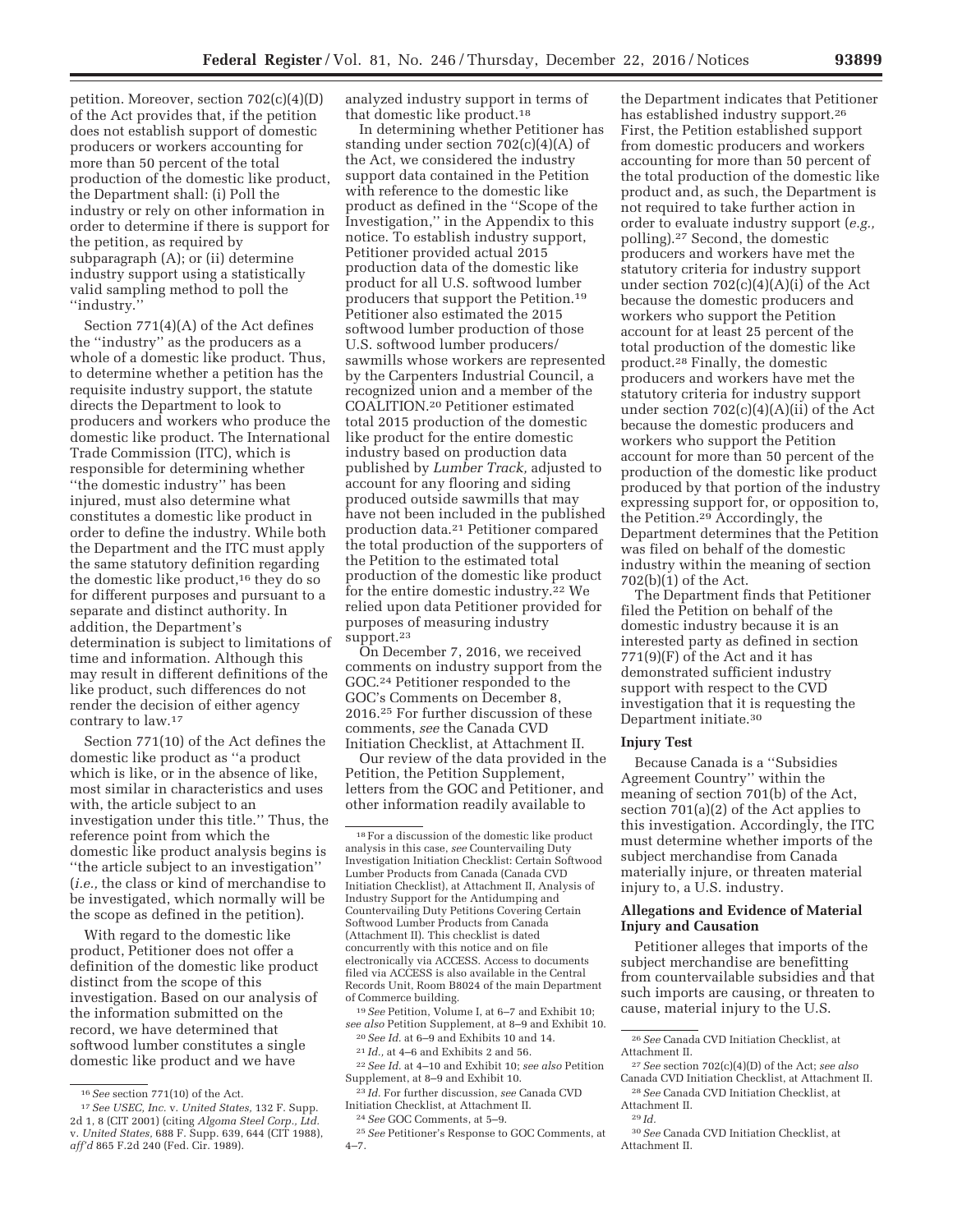industry producing the domestic like product. In addition, Petitioner alleges that subject imports exceed the negligibility threshold provided for under section 771(24)( $\tilde{A}$ ) of the Act.<sup>31</sup>

Petitioner contends that the industry's injured condition is illustrated by reduced market share; underselling and price suppression or depression; lost sales and revenues; mill closures and layoffs; and adverse impact on the domestic industry's key trade and financial indicators, including financial performance, production, and capacity utilization.32 We have assessed the allegations and supporting evidence regarding material injury, threat of material injury, and causation, and we have determined that these allegations are properly supported by adequate evidence and meet the statutory requirements for initiation.33

# **Initiation of Countervailing Duty Investigation**

Section 702(b)(1) of the Act requires the Department to initiate a CVD investigation whenever an interested party files a CVD petition on behalf of an industry that (1) alleges the elements necessary for the imposition of a duty under section 701(a) of the Act and (2) is accompanied by information reasonably available to the petitioner supporting the allegations.

Petitioner alleges that exporters/ producers of softwood lumber in Canada benefited from countervailable subsidies bestowed by the GOC and the governments of certain Canadian provinces. The Department examined the Petition and finds that it complies with the requirements of section 702(b)(1) of the Act. Therefore, in accordance with section 702(b)(1) of the Act, we are initiating a CVD investigation to determine whether manufacturers, producers, and/or exporters of softwood lumber from Canada receive countervailable subsidies from the GOC and/or the governments of certain Canadian provinces, as alleged by Petitioner.

On June 29, 2015, the President of the United States signed into law the Trade Preferences Extension Act of 2015 (TPEA), which made numerous amendments to the Act.34 The TPEA

does not specify dates of application for those amendments. On August 6, 2015, the Department published an interpretative rule, in which it announced the applicability dates for each amendment to the Act, except for amendments contained in section 771(7) of the Act, which relate to determinations of material injury by the ITC.35 The amendments to sections 776 and 782 of the Act are applicable to all determinations made on or after August 6, 2015, and, therefore, apply to this CVD investigation.36 Based on our review of the Petition, we find that there is sufficient information to initiate a CVD investigation on 33 of 38 alleged programs. For a full discussion of the basis for our decision to initiate or not to initiate on each program, *see* CVD Initiation Checklist. A public version of the initiation checklist for this investigation is available on *ACCESS.* 

In accordance with section 703(b)(1) of the Act and 19 CFR 351.205(b)(1), unless postponed, we will make our preliminary determination in this investigation no later than 65 days after the date of initiation.

### **Critical Circumstances**

Petitioner alleges, based on trade statistics and documented prior knowledge of an impending trade case, that there is a reasonable basis to believe or suspect that critical circumstances exist with regard to imports of softwood lumber from Canada.37

Section 703(e)(1) of the Act provides that if a petitioner alleges critical circumstances, the Department will find that such circumstances exist, at any time after the date of initiation, when there is a reasonable basis to believe or suspect: (A) That ''the alleged countervailable subsidy'' is inconsistent with the Agreement on Subsidies and Countervailing Measures (SCM Agreement) of the World Trade Organization, and (B) that ''there have been massive imports of the subject merchandise over a relatively short period." Section  $351.206(h)(2)$  of the Department's regulations provides that, generally, imports must increase by at least 15 percent during the ''relatively short period'' to be considered ''massive'' and section 351.206(i) defines a ''relatively short period'' as normally being the period beginning on the date the proceeding begins (*i.e.,* the

date the petition is filed) 38 and ending at least three months later.39 The regulations also provide, however, that, if the Department ''finds that importers, or exporters or producers, had reason to believe, at some time prior to the beginning of the proceeding, that a proceeding was likely,'' the Department ''may consider a period of not less than three months from that earlier time.'' 40

Petitioner alleges that Canadian softwood lumber producers benefit from numerous Canadian government subsidies, which include subsidies that are contingent upon export performance. Specifically, Petitioner alleges that under the Export Development Canada: Export Guarantee Program, the GOC provides loan guarantees in support of working capital requirements in order to promote the export of subject merchandise.<sup>41</sup>

Petitioner also asserts that there have been massive imports of softwood lumber over a relatively short period. Petitioner contends that, pursuant to 19 CFR 351.206(i), the Department should evaluate the level of imports during a period prior to the filing of the Petition, because importers and foreign exporters and producers had reason to believe that a countervailing duty petition was likely.42 In particular, Petitioner provided news articles and industry publications to demonstrate that importers and foreign exporters and producers were aware that the Softwood Lumber Agreement (SLA) expired on October 12, 2015, and that after October 12, 2016, the domestic industry in the United States would once again be permitted to file a CVD petition.43 Accordingly, Petitioner asserts that importers and foreign exporters and producers were aware that they had a one-year period following the expiration of the SLA to ship subject merchandise without being subject to countervailing duties.44 Therefore, to consider whether imports of softwood lumber were massive over a relatively short period of time, Petitioner contends that the Department should compare import levels during January 2015 through October 2015 (base period) with import levels during November 2015 through

41*See* Petition, Volume III, at 231–236.

Petitioner notes that there was a one-year ''standstill'' period during which domestic industry was not permitted to file a CVD petition. *Id.* at 70– 72.

<sup>31</sup>*See* Petition, Volume I, at 34 and Exhibit 27. 32 *Id.,* at 28–30, 34–67 and Exhibits 2, 3, 19, 24, 26–27, 29, 32, 34, 36–53, and 59–60; *see also*  Petition Supplement, at 9 and Exhibit 59.

<sup>33</sup>*See* Canada CVD Initiation Checklist, at Attachment III, Analysis of Allegations and Evidence of Material Injury and Causation for the Antidumping and Countervailing Duty Petitions Covering Certain Softwood Lumber Products from Canada.

<sup>34</sup>*See* Trade Preferences Extension Act of 2015, Public Law 114–27, 129 Stat. 362 (2015).

<sup>35</sup>*See Dates of Application of Amendments to the Antidumping and Countervailing Duty Laws Made by the Trade Preferences Extension Act of 2015,* 80 FR 46793 (August 6, 2015) (*Applicability Notice*).

<sup>36</sup> *Id.,* at 46794–95. The 2015 amendments may be found at *https://www.congress.gov/bill/114thcongress/house-bill/1295/text/pl.* 

<sup>37</sup>*See* Petition, Volume I, at 67–78.

<sup>38</sup>*See* 19 CFR 351.102(b)(40) (providing that a proceeding begins on the date of the filing of a petition).

<sup>39</sup>*See* 19 CFR 351.206(i).

<sup>40</sup>*See id.* 

<sup>42</sup>*See id.* at 69–70.

<sup>43</sup>*See id.* at 70–72 and Exhibits 39, 64, 65, 67.

<sup>44</sup>*See id.* at 72–73.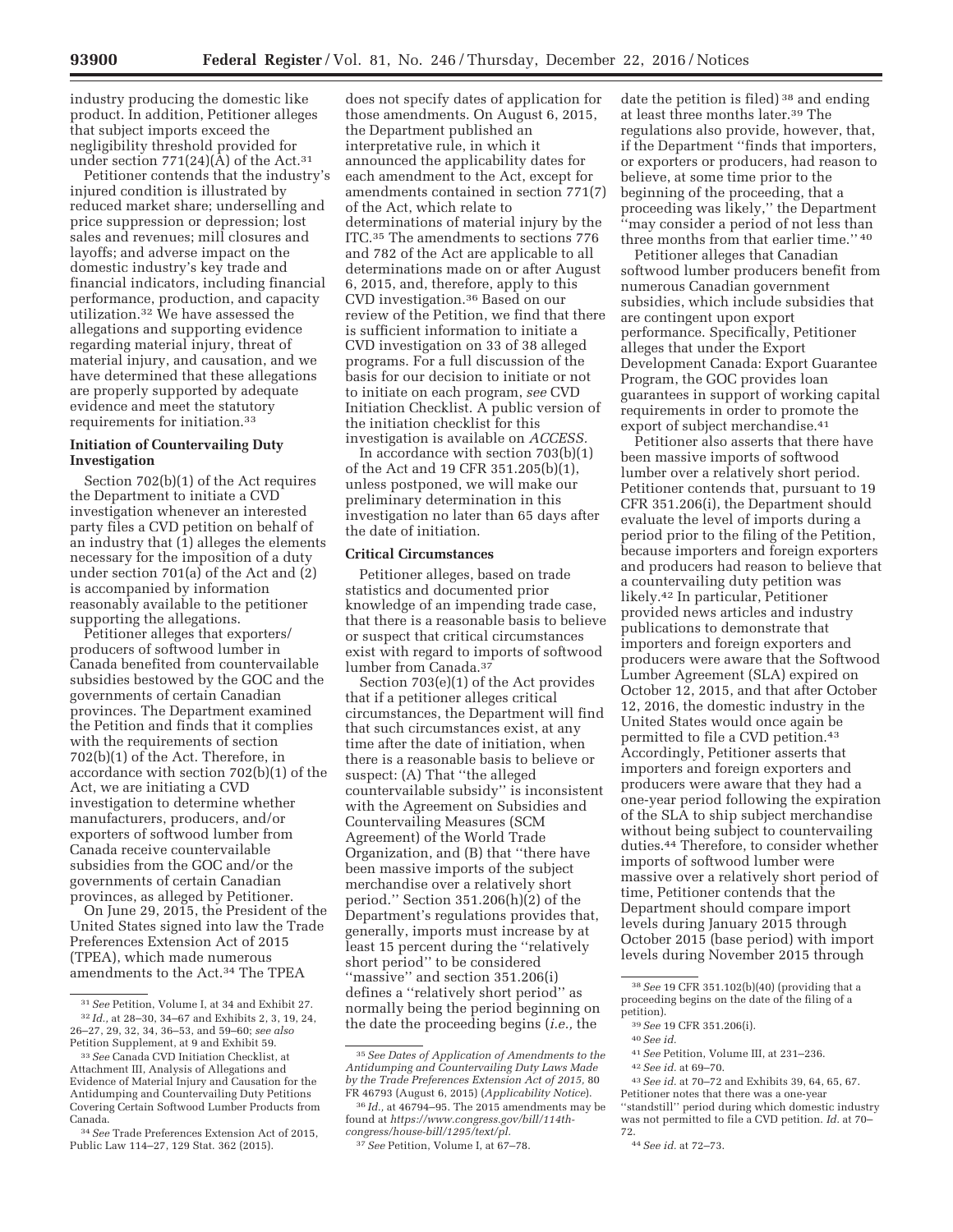August 2016 (comparison period).45 Based on Petitioner's calculation, the import volume of softwood lumber surged 25.56 percent between the base and comparison periods, and the value of imports surged 18.11 percent.46 Petitioner asserts that because the surge in imports constituted more than a 15 percent change, import volumes of softwood lumber are massive, as defined in the Department's regulations.

Petitioner requests that the Department make a preliminary finding of critical circumstances within 45 days of the filing of the Petition.47 Section 702(e) of the Act states that if ''at any time after the initiation of an investigation under this subtitle, the administering authority finds a reasonable basis to suspect that the alleged countervailable subsidy is inconsistent with the {SCM} Agreement, the administering authority may request the Commissioner of Customs to compile information on an expedited basis regarding entries of the subject merchandise.''

Taking into consideration the foregoing, we will analyze this matter further. We will monitor imports of softwood lumber products from Canada and may request that CBP compile information on an expedited basis regarding entries of subject merchandise.48 If, at any time, the criteria for a finding of critical circumstances are established, we will issue a critical circumstances determination at the earliest possible date.49

### **Respondent Selection**

Petitioner named hundreds of companies as producers/exporters of softwood lumber from Canada.<sup>50</sup> The Department intends to follow its standard practice in CVD investigations and calculate company-specific subsidy rates in this investigation. In the event the Department determines that the number of companies is large and it cannot individually examine each company based upon the Department's resources, where appropriate, the Department intends to select mandatory respondents based on CBP data for U.S. imports of softwood lumber from Canada during the period of investigation under the appropriate Harmonized Tariff Schedule of the United States (HTSUS) numbers listed in the ''Scope of the Investigation,'' in

the Appendix. The Department also intends to release CBP data under Administrative Protective Order (APO) to all parties with access to information protected by APO within five business days of publication of this **Federal Register** notice. Interested parties wishing to comment regarding the CBP data must do so within seven calendar days after the placement of the CBP data on the record of this investigation. Because a ''company-specific'' methodology is a departure from the ''aggregate'' methodology used in previous investigations of certain softwood lumber products from Canada,51 the Department invites comments regarding the appropriate subsidy rate methodology to use in this investigation. These comments are due within seven calendar days of publication of this **Federal Register**  notice.

Interested parties must submit applications for disclosure under APO in accordance with 19 CFR 351.305(b). Instructions for filing such applications may be found on the Department's Web site at *http://enforcement.trade.gov/apo.* 

Comments for this investigation must be filed electronically using ACCESS. An electronically-filed document must be received successfully in its entirety by the Department's electronic records system, ACCESS, by 5:00 p.m. EST, by the dates noted above. We intend to finalize our decision regarding respondent selection within 20 days of publication of this notice.

## **Distribution of Copies of the Petition**

In accordance with section 702(b)(4)(A)(i) of the Act and 19 CFR 351.202(f), a copy of the public version of the Petition has been provided to the GOC via ACCESS. Because of the particularly large number of producers/ exporters identified in the Petition,<sup>52</sup> the Department considers the service of the public version of the Petition to the foreign producers/exporters satisfied by delivery of the public version to the GOC consistent with 19 CFR 351.203(c)(2).

# **ITC Notification**

We will notify the ITC of our initiation, as required by section 702(d) of the Act.

#### **Preliminary Determination by the ITC**

The ITC will preliminarily determine, within 45 days of the date on which the Petition was filed, whether there is a reasonable indication that imports of softwood lumber in Canada are materially injuring, or threatening material injury to, a U.S. industry.53 A negative ITC determination will result in the investigation being terminated; 54 otherwise, the investigation will proceed according to statutory and regulatory time limits.

#### **Submission of Factual Information**

Factual information is defined in 19 CFR 351.102(b)(21) as: (i) Evidence submitted in response to questionnaires; (ii) evidence submitted in support of allegations; (iii) publicly available information to value factors under 19 CFR 351.408(c) or to measure the adequacy of remuneration under 19 CFR  $351.511(a)(2)$ ; (iv) evidence placed on the record by the Department; and (v) evidence other than factual information described in (i) through (iv). The regulation requires any party, when submitting factual information, to specify under which subsection of 19  $CFR 351.102(b)(21)$  the information is being submitted and, if the information is submitted to rebut, clarify, or correct factual information already on the record, to provide an explanation identifying the information already on the record that the factual information seeks to rebut, clarify, or correct. Specific time limits for submission of factual information, based on the type of factual information being submitted, are provided at 19 CFR 351.301. Parties should review the regulations prior to submitting factual information in this investigation.

#### **Extensions of Time Limits**

Parties may request an extension of time limits before the expiration of a time limit established under Part 351, or as otherwise specified by the Secretary. In general, an extension request will be considered untimely if it is filed after the expiration of the time limit. For submissions that are due from multiple parties simultaneously, an extension request will be considered untimely if it is filed after 10:00 a.m. ET on the due date. Under certain circumstances, we may elect to specify a different deadline after which extension requests will be considered untimely for submissions that are due from multiple parties simultaneously. In such a case, we will inform parties in the letter or memorandum setting forth the deadline

<sup>45</sup>*See id.* at 73–74. 46*See id.* 

<sup>&</sup>lt;sup>48</sup> See Section 702(e) of the Act.<br><sup>49</sup> See Policy Bulletin 98/4, 63 FR 55364 (October 15. 1998).

<sup>&</sup>lt;sup>50</sup> See Petition, Volume I, at 28 and Exhibit 61.

<sup>51</sup>*See e.g., Notice of Final Affirmative Countervailing Duty Determination and Final Negative Critical Circumstances Determination: Certain Softwood Lumber Products from Canada,* 67 FR 15545 (April 2, 2002) and Accompanying Issues and Decision Memorandum. *See also* section  $777A(e)(2)(B)$  of the Act

<sup>52</sup>*See* Petition, Volume I at Exhibit 61.

<sup>53</sup>*See* section 703(a)(2) of the Act.

<sup>54</sup>*See* section 703(a)(1) of the Act.